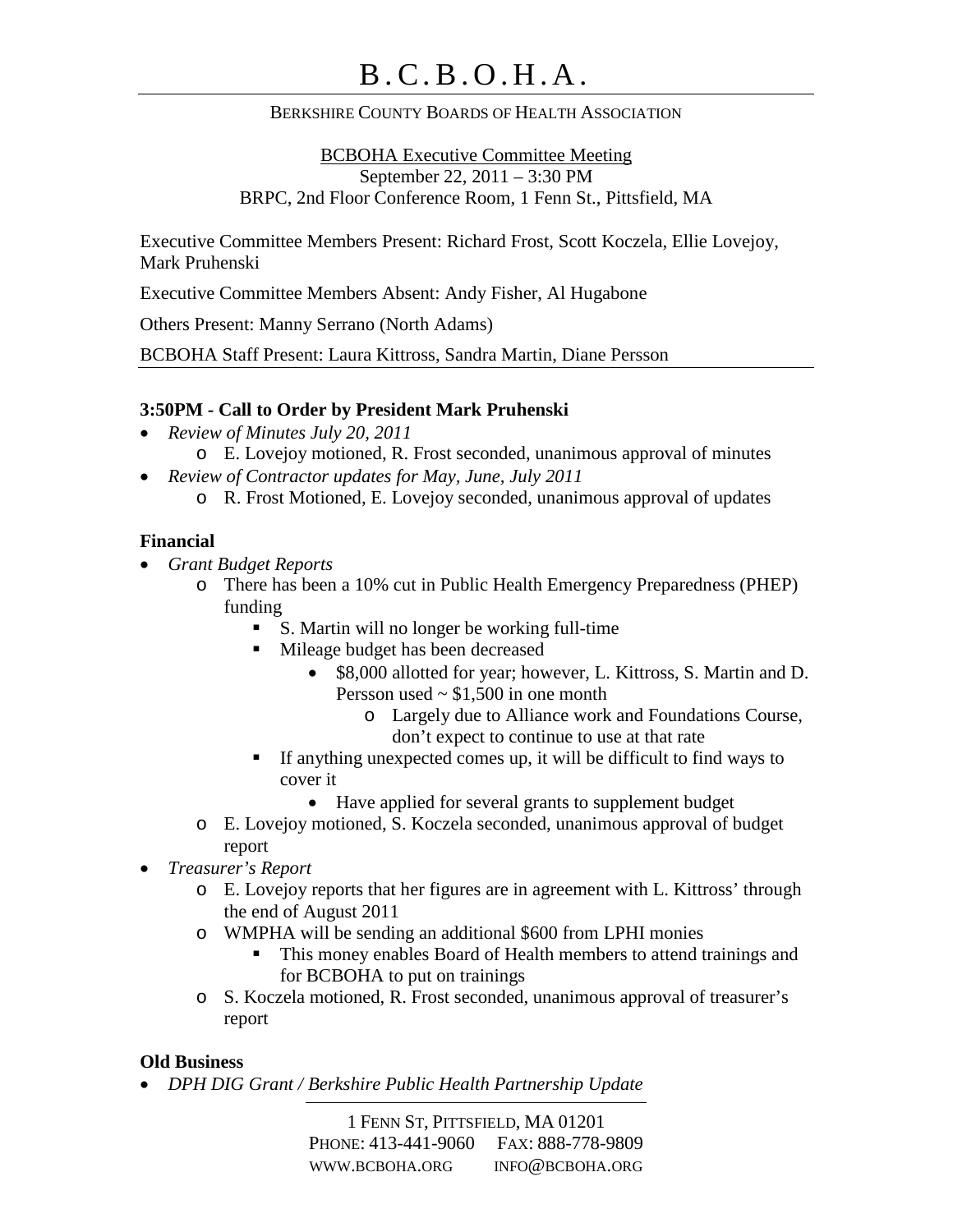- o L. Kittross shared map of progress
	- North Adams City Council will consider it next week
	- Becket Selectboard will vote next week
	- L. Kittross has a meeting with the new Director in Pittsfield and will discuss opportunity
- *Flu Vaccination Clinics*
	- o L. Kittross passed out tentative budget
		- Clinics may not be possible without PHER funds and PHEP cuts
		- E. Lovejoy asked about why we get charged for advertising at all when it is a public health issue
			- Berkshire Eagle is very expensive
			- If schools are willing to do "all-calls", advertising can be eliminated (\$1000)
		- The cost of buying vaccine could be eliminated if school aged children were all that were done, meaning that adults that came with them would be refused
		- **Insurance increases costs dramatically** 
			- Malpractice only covers you while you are insured
				- o Will not be covered when policy is cancelled, even if you were covered when the alleged incident occurred
			- Tail insurance for  $1/3/5$  years could provide continuing coverage for that period
			- Officers and Directors insurance
				- o Insurance agent feels this would cover a malpractice lawsuit
		- Cost of running clinics
			- If 10 clinics were run, 911 shots would need to be given to break even (assuming all had insurance & we were reimbursed)
			- If 20 clinics were run, 1467 shots would need to be given to break even
		- Pro vs. Con
			- Great service
			- Very risky budget
			- It is already widely available (doctors and pharmacies) and being advertised (pharmacies are reaching out to community based organizations trying to set up clinics i.e.: at a church)
			- There is no panic like there was with H1N1 to entice people to get vaccinated
		- What if there were 3 or 4 big clinics?
			- If no vaccine was bought and there were 3 nurses per clinic and Fairview Hospital was willing to provide nurses to cover liability, 300 shots per clinic would be needed to break even
		- S. Koczela motioned, E. Lovejoy seconded, unanimous approval for withdrawing push for flu clinics and give vaccine to Fairview Hospital
- *PHER Wrap Up*
	- $\circ$  Sent back ~ \$70,000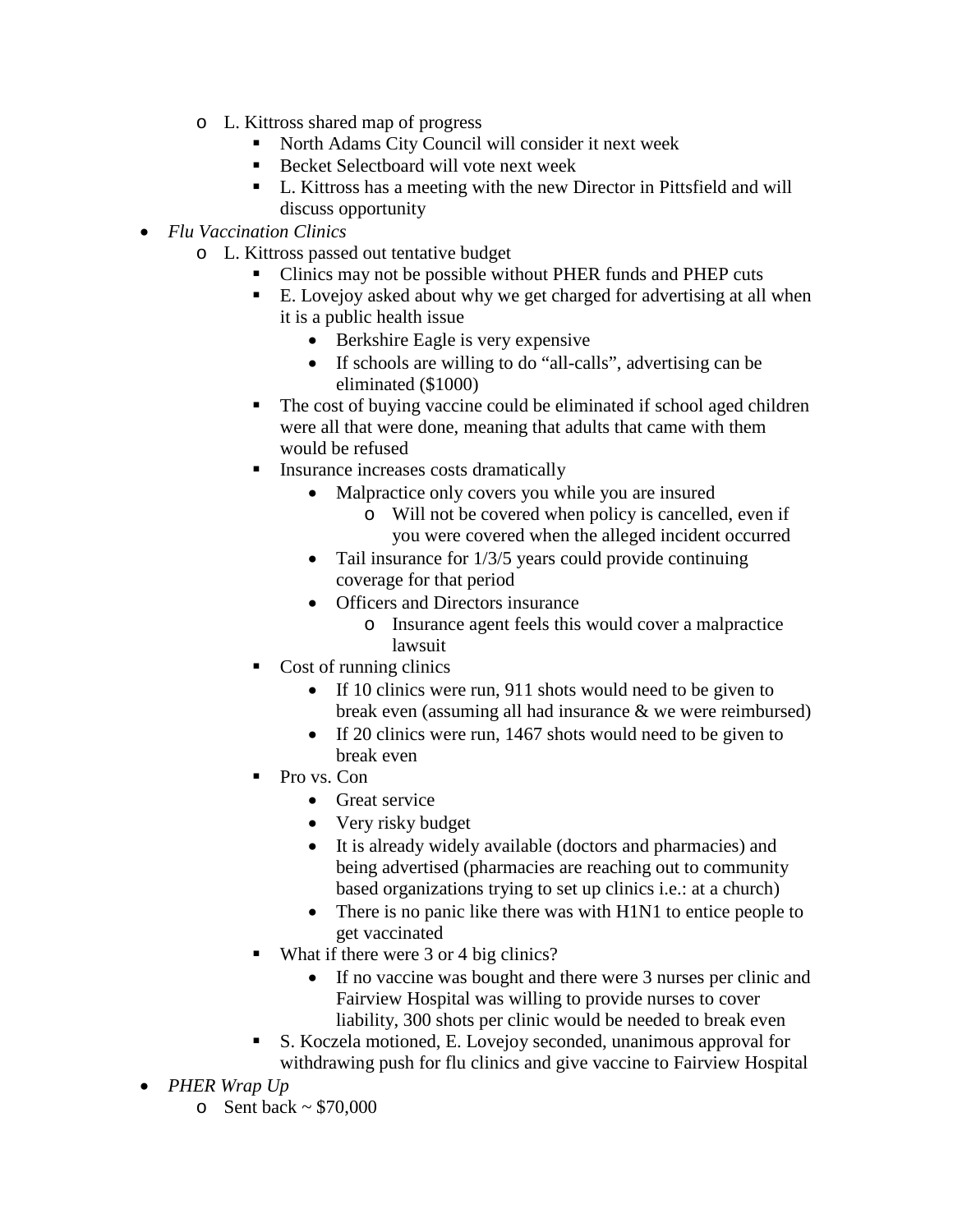- *PHEP Update – deliverables* 
	- o L. Kittross passed out deliverables for Budget Period 11 (8/10/11 8/9/12)
	- o Budget cut by 10%
	- o Deliverables are the same as last year with a few additional ones
		- Consistent with Public Health Preparedness Capabilities
			- 5 total (Community Preparedness, Emergency Operations Coordination, Emergency Public Information and Warning, Medical Countermeasure Dispensing, and Volunteer Management)
		- There is a chart at the end of the document with a timeline
			- Staff met and developed strategies to meet all deliverables
	- o Everyone can review and bring back questions at the next meeting
- *IRAA Faith-based Project*
	- o *Funded by Western Regional Homeland Security Advisory Council*
	- o Focus groups throughout the County are happening now
	- o Conference will occur in January or February 2012
- *Fall Dinner Update / Elections*
	- $\circ$  October 18<sup>th</sup>
		- Mike Cahill and Dr. Lorraine O'Connor are speakers
	- o Elections
		- M. Pruhenski is acting President, will run for full term
		- Vacant Member at Large position
		- A. Hugabone's Member at Large position will also be open
		- S. Koczela motioned, R. Frost seconded a nomination for Manny Serrano from North Adams to a Member at Large seat
- *Office Space*
	- o 3 signs for building, one for lobby, one near elevator, and one for the door were reviewed
		- E. Lovejoy motioned, S. Koczela seconded, unanimous approval for spending money for signs (\$150)
	- $\circ$  New space will be  $\sim$  \$90 less than current one
		- E. Lovejoy motioned, R. Frost seconded, unanimous approval for moving into new space
- *Grant policy*
	- o Because BCBOHA is a Countywide organization, it has only applied for grants for the entire County
		- Some grants only accept a certain number of towns or population
			- Does BCBOHA want to continue to only seek grants on a County level or develop a policy around how to select towns to include on those grants that limit the number of participants?
				- o Vote tabled for next meeting

## **New Business**

- *2011-2012 Septic Installer Certification Program*
	- o 2 New Certification Courses and 6 Recertification Courses have been scheduled throughout the County